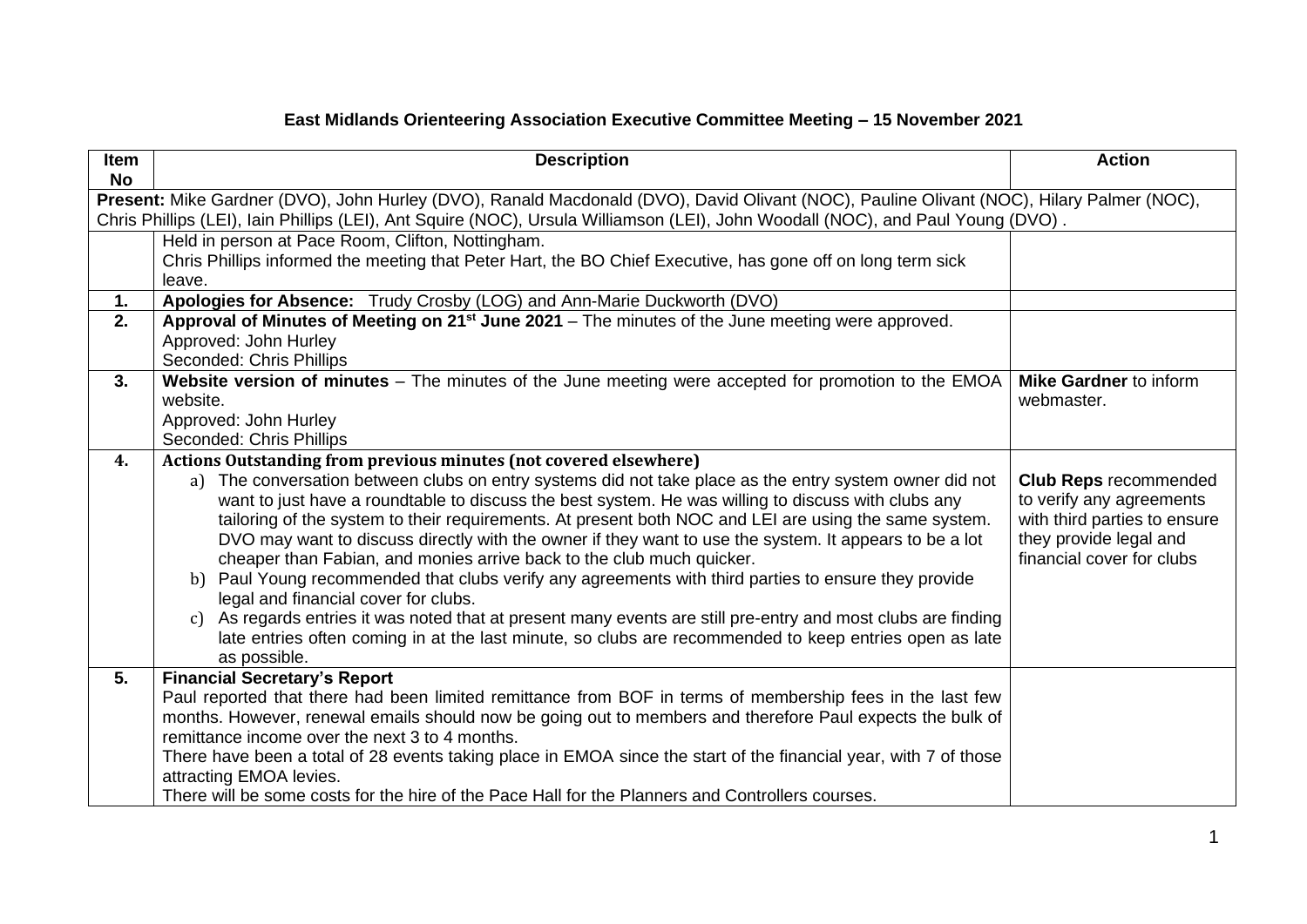| Paul has no concerns regarding the budget for the year ahead.                                                      | Paul Young to complete               |
|--------------------------------------------------------------------------------------------------------------------|--------------------------------------|
| <b>Fraudulent Emails</b>                                                                                           | safeguarding form.                   |
| Paul continues to receive fraud emails requesting urgent payment and said if you do require urgent payment         |                                      |
| please ensure you email and phone Paul to ensure he is able to verify your request.                                |                                      |
| Safeguarding                                                                                                       | Paul Young to arrange for            |
| Paul has today been provided with the safeguarding form which needs to be populated for EMOA. He will ensure       | letter to be signed by Mark          |
| he completes this before the January 2022 deadline.                                                                | <b>Webster and Ranald</b>            |
| <b>Bank Correspondence</b>                                                                                         | Macdonald and sent to                |
| It was formally agreed by the meeting that Paul Young could transfer all future bank correspondence from current   | HSBC to approve change               |
| named correspondent Mark Webster to himself. A letter had to be signed by two of the people currently on the       | of EMOA correspondent.               |
| bank mandate to approve this (these are currently Paul, Mark Webster and Ranald Macdonald). The meeting            |                                      |
| unanimously approved this change. Paul will arrange for a letter to be signed by Mark and Ranald to approve        | <b>Paul Young to get bank</b>        |
| this.                                                                                                              | mandate updated to new               |
| Proposed: Hilary Palmer                                                                                            | signatories.                         |
| Seconded: Chris Phillips                                                                                           |                                      |
| <b>Bank Mandate</b>                                                                                                | Paul Young to arrange to             |
| In addition, the current bank mandate requires 2 of 3 signatories and currently those are Paul, Mark Webster       | get his name as primary              |
| and Robert Parkinson. It is felt that going forward there should be 2 of 4 signatories and those should be changed | bank account user.                   |
| to Paul Young, Ranald Macdonald, Chris Phillips and John Woodall. This was unanimously agreed by the EMOA          |                                      |
| committee.                                                                                                         |                                      |
| Proposed: Ant Squire<br>Seconded: John Hurley                                                                      | <b>Paul Young to provide the</b>     |
| <b>Primary User of Bank Account</b>                                                                                | appropriate funding to both<br>Bens. |
| Finally, the primary user of the bank account needs to be updated to Paul Young from Mark Webster to allow         |                                      |
| him to complete all actions. The meeting unanimously approved Paul should get this actioned.                       |                                      |
| Proposed: Dave Olivant                                                                                             |                                      |
| Seconded: Ursula Williamson                                                                                        |                                      |
| <b>Requests for Funding</b>                                                                                        |                                      |
| A request for funding had been received on behalf of Ben Glover who attended Speyside in July. It was unclear      | <b>Mike Gardner to review</b>        |
| the total cost and the committee agreed to fund upto 1/3 of the cost to a maximum limit.                           | constitution in regards to           |
| A further request for funding had been received from Ben Squire for the "not the Stockholm tour" which meant       | funding requests.                    |
| he went to Findhorn. A third of the cost was provided.                                                             |                                      |
| In both cases the funding was agreed provided they both provided reports for EMEWS on their attendance at          |                                      |
| these training events.                                                                                             |                                      |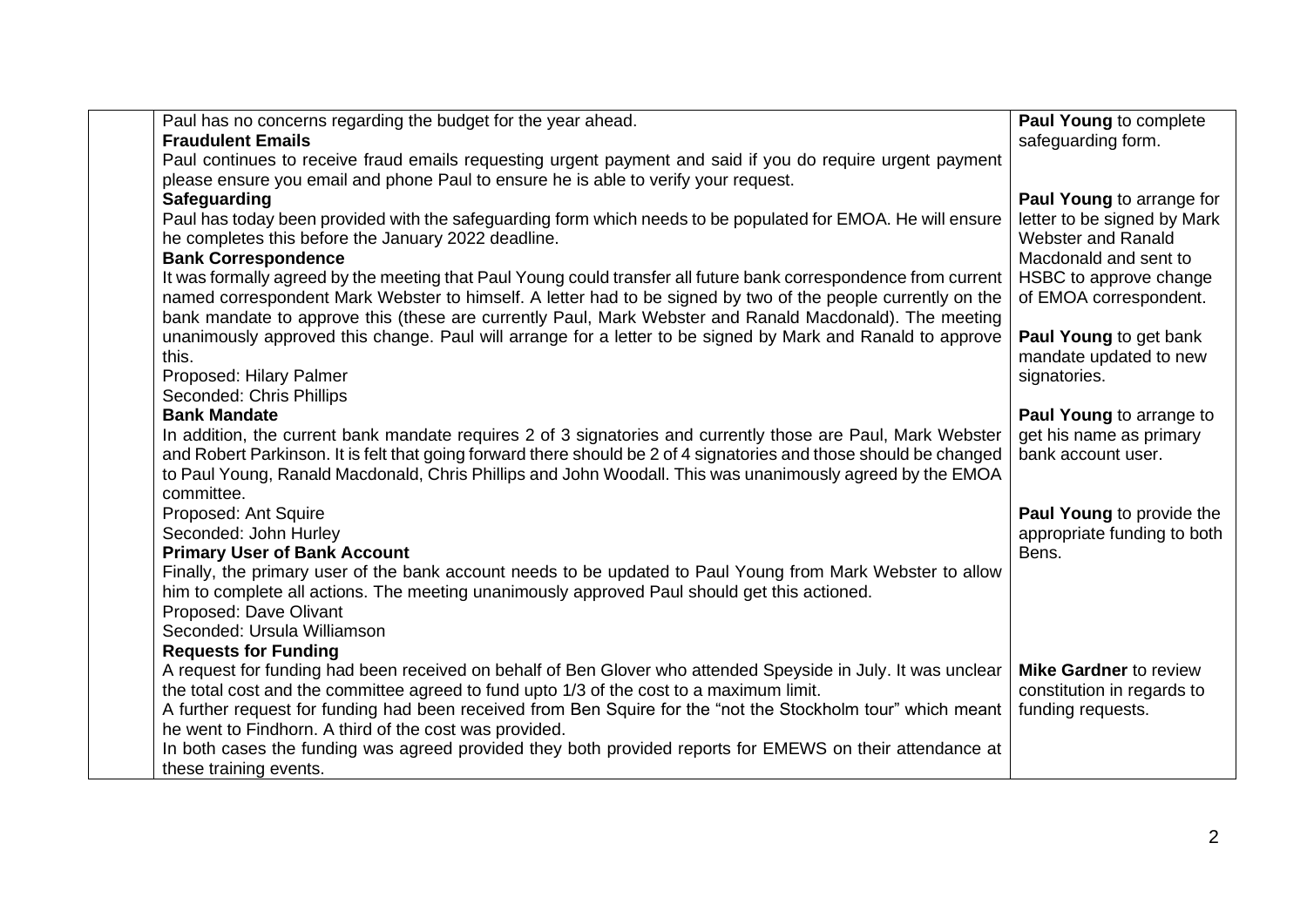|    | Mike Gardner was asked to review the constitution as to the agreed costs to be supported in terms of funding                                                     |  |
|----|------------------------------------------------------------------------------------------------------------------------------------------------------------------|--|
|    | requests.                                                                                                                                                        |  |
|    | Post Meeting Note: Mike reviewed the constitution and there is no reference in the constitution to funding                                                       |  |
|    | amounts or what can be covered in terms of grants to members.                                                                                                    |  |
|    | Going back through previous minutes Mike identified that the approach had been to always cover 1/3 of the costs                                                  |  |
|    | provided members then wrote a report for EMEWS, and there had not been a maximum figure as far as he could                                                       |  |
|    | tell. So there was no definition as to exactly what those costs could include.                                                                                   |  |
|    | John Hurley had also identified the following related documents:                                                                                                 |  |
|    | 1 The EMOA development plan. I have attached what I believe to be the most recent version which was                                                              |  |
|    | distributed at the 2015 AGM. The last item covers "support for talent and elite orienteers to train and                                                          |  |
|    | compete".                                                                                                                                                        |  |
|    | 2 The EMOA Standing Orders Financial Procedures, at                                                                                                              |  |
|    | http://www.emoa.org.uk/members/EMOA%20Constitution%20agreed%20AGM%2019%20%20Septem                                                                               |  |
|    | ber%202017.pdf                                                                                                                                                   |  |
|    | 3 Minutes of the June 2014 Committee meeting, accessible                                                                                                         |  |
|    | via http://www.emoa.org.uk/members/minutes.php                                                                                                                   |  |
|    | Item 5 clarifies how the Financial Procedures apply to requests for support from elite and talented                                                              |  |
|    | orienteers.                                                                                                                                                      |  |
|    | 4 See e-mail below for an example application from 2017 where the Officers did agree to make a                                                                   |  |
|    | contribution to travel costs.                                                                                                                                    |  |
|    | If we want to firm this area up a little, I'd suggest first updating the Development Plan to clarify what                                                        |  |
|    | type of support we aim to provide, and then revisiting the Committee meeting discussion to agree how                                                             |  |
|    | we will provide that support.                                                                                                                                    |  |
|    |                                                                                                                                                                  |  |
|    | In reviewing the constitution Mike noticed that while the constitution talks about the principal officers include the                                            |  |
|    | Financial Secretary, the later parts of the document talk about the role of Treasurer (9 references to Treasurer).<br>Maybe we need to correct this at next AGM. |  |
|    |                                                                                                                                                                  |  |
| 6. | <b>Development</b>                                                                                                                                               |  |
|    | Mike Gardner had run a Planner's course which had 9 attendees. However, there were another 9 who also                                                            |  |
|    | needed a course. Based on feedback he was considering running a further course in the new year and running                                                       |  |
|    | it as 2 x 2 hour virtual sessions to see if that worked.                                                                                                         |  |
|    |                                                                                                                                                                  |  |
|    | Ranald had the Controller's course which was to be held on Wednesday, at which 9 controllers were to attend.                                                     |  |
|    |                                                                                                                                                                  |  |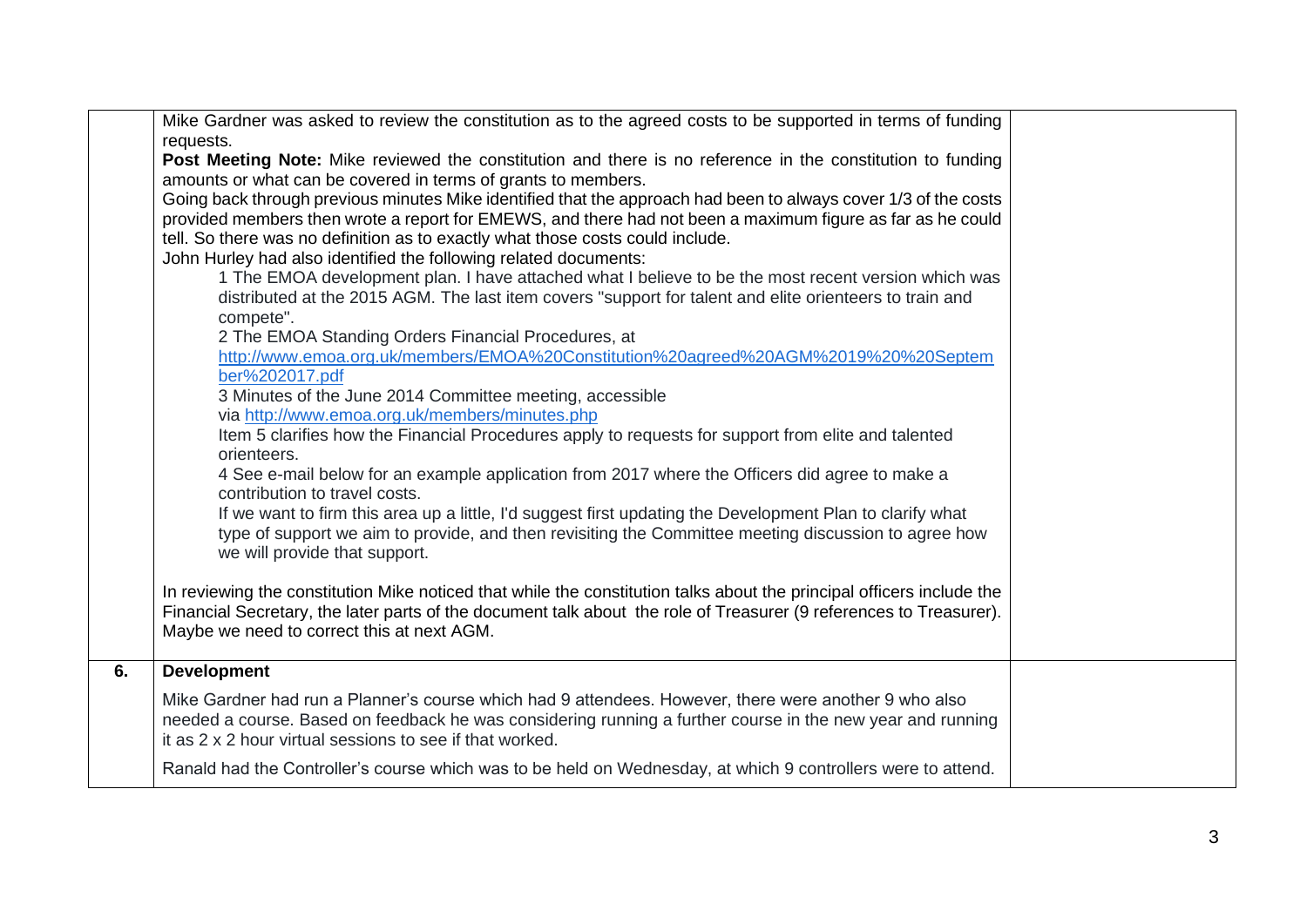|    | Joint practical sessions were planned for both Planners and Controllers at the Hardwick and Walesby events.                                                                                                                                                                                                     |  |
|----|-----------------------------------------------------------------------------------------------------------------------------------------------------------------------------------------------------------------------------------------------------------------------------------------------------------------|--|
|    | Ranald hopes to host an Event Officials Conference in the Spring and invite all EMOA Organisers, Planners<br>and Controllers to attend.                                                                                                                                                                         |  |
|    | Ranald noted that in discussions around a recent event he had heard people imply that the appendices to the<br>rules were not rules. The appendices are still rules which should be followed.                                                                                                                   |  |
|    | There is a National Development conference coming up in the new year. It will be a virtual event                                                                                                                                                                                                                |  |
| 7. | Coaching<br>Hilary said that at the last meeting she had asked club reps if they had any members who needed level 2<br>coach training. DVO had no-one at present.                                                                                                                                               |  |
|    | Hilary also reminded club reps that there are Introduction to Coaching workshops available on the BOF<br>website.                                                                                                                                                                                               |  |
|    | Ant mentioned that the EM Junior Squad were looking at succession planning for their coaches.                                                                                                                                                                                                                   |  |
| 8. | <b>EMJOS Summary July 2021 to November 2021</b>                                                                                                                                                                                                                                                                 |  |
|    |                                                                                                                                                                                                                                                                                                                 |  |
|    | Training:<br>Notts Uni sprint training (11 <sup>th</sup> July) in conjunction with NOC event $-5$ juniors participated in the loops planned<br>around the Engineering buildings and residential halls. 7 other adult orienteers from the region used the same<br>exercises for an independent training session. |  |
|    | Day of training (split into morning and afternoon) on Oct 9 <sup>th</sup> at Burrough Hill. We were joined by 8 EMOJS<br>juniors and 5 juniors from West Midlands. We used the opportunity to practice contour interpretation, long<br>compass bearings and finished off with two middle distance type loops.   |  |
|    | On Sunday Nov $7th$ , 4 juniors and 2 coaches took part in the NOC local event at Brierley and then went to<br>nearby Oxclose wood to practice compass and pacing (over 100m and 200m legs), with blanked out maps.                                                                                             |  |
|    | <b>Junior Inter-Regionals Champs:</b>                                                                                                                                                                                                                                                                           |  |
|    | EMJOS entered 8 athletes in the Junior Inter Regional Champs (JIRCS 21) held on the sand dunes of                                                                                                                                                                                                               |  |
|    | Redcar (Gare Sands) near Middlesbrough (25 & 26 <sup>th</sup> Sept 2021). A mix of experience running at this top junior<br>competition, three had never competed for East Midlands before. Overnight accommodation was in North                                                                                |  |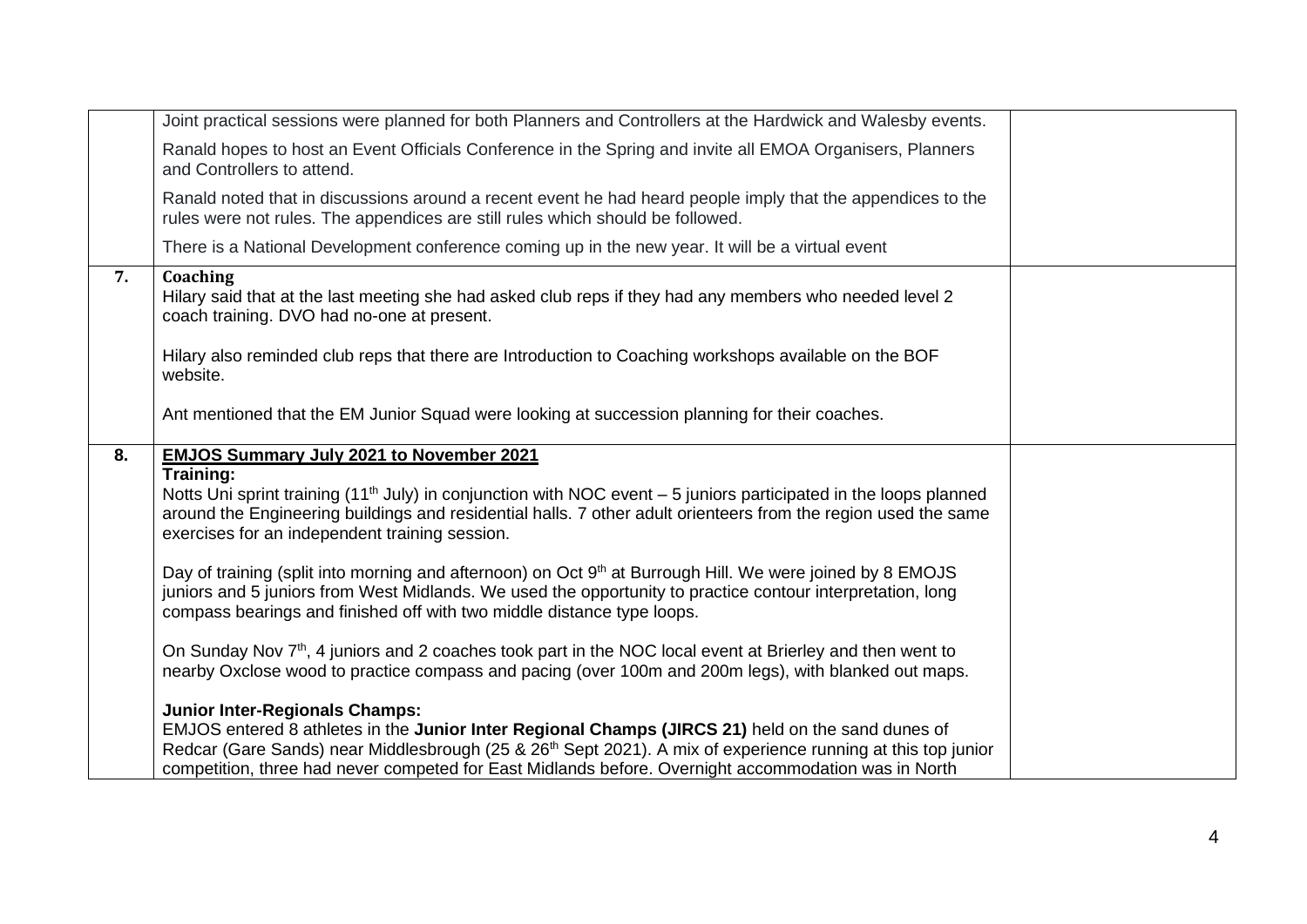| Marsk village hall with squad catering. Thanks to the coaches Chris, Ant and Ann-Marie for facilitating the<br>weekend going so smoothly (mini-bus driving and coaching).<br>M14 Josh $23^{\text{rd}}$<br>M16 Jake $7^{\text{th}}$<br>W14 Ellie 10th<br>W16 Hannah 4 <sup>th</sup><br>Robyn 29th<br>W <sub>18</sub> Rachel 10 <sup>th</sup><br>$M18$ Ben S $5th$<br>Libby retired protecting knee injury.<br>Women's relay 4 <sup>th</sup> (Hannah 7 <sup>th</sup> , Ellie 11 <sup>th</sup> , Rachel 1 <sup>st</sup> )<br>AdHoc (female) 19 <sup>th</sup> (NW runner, Robyn, NI runner).<br>Men's relay (Jake mp, Josh 18 <sup>th</sup> , Ben 9 <sup>th</sup> )<br>As you can see five of the juniors achieved top 10 results (including Ellie on her debut), with Hannah and Ben<br>S leading the way with a $4th$ and $5th$ . The girl's relay team result is one of highest relay results in many years.<br>Unfortunately, though, we are not a larger squad; there are up to 2 individual counters per age class, so we<br>had 7 out of a potential 12 counters on day one and up to 2 relay teams for both men and women, so we had 1<br>team count out of potential 4. So overall the East Midlands ended up 10 <sup>th</sup> region (out of 12).<br><b>Selections:</b><br>Rachel Duckworth (DVO) was selected to represent Great Britain in both the European Youth Orienteering<br>Champs (EYOC) to be held near Vilnius, Lithuania (20-22 Aug) and the Junior World Orienteering<br>Championships (JWOC) in Kocaeli, Turkey (5-10 <sup>th</sup> Sept). Unfortunately, the GB team withdrew from both<br>competitions due to Covid travel complications.<br><b>JROS Summer Camps</b><br>This summer the Junior Regional Orienteering Squad (JROS) coaches managed to work around the various<br>Covid travel and accommodation logistics to continue to put on a number of training camps that our EMJOS<br>juniors attended.<br>Ben Glover (LEI) was selected for Lagganlia, and as he was unable to take up his place when the timing<br>moved to October, instead attended a 16s camp in Deeside instead.<br>Hannah Mather (LOG) and Jake O'Donnell (DVO) attended a long weekend of training based around Stirling<br>with the British 15s group.<br>Ben Squire (NOC) attended a 'not Stockholm' training camp for the 17s group in Findhorn, Scotland. |  |  |
|---------------------------------------------------------------------------------------------------------------------------------------------------------------------------------------------------------------------------------------------------------------------------------------------------------------------------------------------------------------------------------------------------------------------------------------------------------------------------------------------------------------------------------------------------------------------------------------------------------------------------------------------------------------------------------------------------------------------------------------------------------------------------------------------------------------------------------------------------------------------------------------------------------------------------------------------------------------------------------------------------------------------------------------------------------------------------------------------------------------------------------------------------------------------------------------------------------------------------------------------------------------------------------------------------------------------------------------------------------------------------------------------------------------------------------------------------------------------------------------------------------------------------------------------------------------------------------------------------------------------------------------------------------------------------------------------------------------------------------------------------------------------------------------------------------------------------------------------------------------------------------------------------------------------------------------------------------------------------------------------------------------------------------------------------------------------------------------------------------------------------------------------------------------------------------------------------------------------------------------------------------------------------------------------------------------------------------------------------------------------|--|--|
|                                                                                                                                                                                                                                                                                                                                                                                                                                                                                                                                                                                                                                                                                                                                                                                                                                                                                                                                                                                                                                                                                                                                                                                                                                                                                                                                                                                                                                                                                                                                                                                                                                                                                                                                                                                                                                                                                                                                                                                                                                                                                                                                                                                                                                                                                                                                                                     |  |  |
|                                                                                                                                                                                                                                                                                                                                                                                                                                                                                                                                                                                                                                                                                                                                                                                                                                                                                                                                                                                                                                                                                                                                                                                                                                                                                                                                                                                                                                                                                                                                                                                                                                                                                                                                                                                                                                                                                                                                                                                                                                                                                                                                                                                                                                                                                                                                                                     |  |  |
|                                                                                                                                                                                                                                                                                                                                                                                                                                                                                                                                                                                                                                                                                                                                                                                                                                                                                                                                                                                                                                                                                                                                                                                                                                                                                                                                                                                                                                                                                                                                                                                                                                                                                                                                                                                                                                                                                                                                                                                                                                                                                                                                                                                                                                                                                                                                                                     |  |  |
|                                                                                                                                                                                                                                                                                                                                                                                                                                                                                                                                                                                                                                                                                                                                                                                                                                                                                                                                                                                                                                                                                                                                                                                                                                                                                                                                                                                                                                                                                                                                                                                                                                                                                                                                                                                                                                                                                                                                                                                                                                                                                                                                                                                                                                                                                                                                                                     |  |  |
|                                                                                                                                                                                                                                                                                                                                                                                                                                                                                                                                                                                                                                                                                                                                                                                                                                                                                                                                                                                                                                                                                                                                                                                                                                                                                                                                                                                                                                                                                                                                                                                                                                                                                                                                                                                                                                                                                                                                                                                                                                                                                                                                                                                                                                                                                                                                                                     |  |  |
|                                                                                                                                                                                                                                                                                                                                                                                                                                                                                                                                                                                                                                                                                                                                                                                                                                                                                                                                                                                                                                                                                                                                                                                                                                                                                                                                                                                                                                                                                                                                                                                                                                                                                                                                                                                                                                                                                                                                                                                                                                                                                                                                                                                                                                                                                                                                                                     |  |  |
|                                                                                                                                                                                                                                                                                                                                                                                                                                                                                                                                                                                                                                                                                                                                                                                                                                                                                                                                                                                                                                                                                                                                                                                                                                                                                                                                                                                                                                                                                                                                                                                                                                                                                                                                                                                                                                                                                                                                                                                                                                                                                                                                                                                                                                                                                                                                                                     |  |  |
|                                                                                                                                                                                                                                                                                                                                                                                                                                                                                                                                                                                                                                                                                                                                                                                                                                                                                                                                                                                                                                                                                                                                                                                                                                                                                                                                                                                                                                                                                                                                                                                                                                                                                                                                                                                                                                                                                                                                                                                                                                                                                                                                                                                                                                                                                                                                                                     |  |  |
|                                                                                                                                                                                                                                                                                                                                                                                                                                                                                                                                                                                                                                                                                                                                                                                                                                                                                                                                                                                                                                                                                                                                                                                                                                                                                                                                                                                                                                                                                                                                                                                                                                                                                                                                                                                                                                                                                                                                                                                                                                                                                                                                                                                                                                                                                                                                                                     |  |  |
|                                                                                                                                                                                                                                                                                                                                                                                                                                                                                                                                                                                                                                                                                                                                                                                                                                                                                                                                                                                                                                                                                                                                                                                                                                                                                                                                                                                                                                                                                                                                                                                                                                                                                                                                                                                                                                                                                                                                                                                                                                                                                                                                                                                                                                                                                                                                                                     |  |  |
|                                                                                                                                                                                                                                                                                                                                                                                                                                                                                                                                                                                                                                                                                                                                                                                                                                                                                                                                                                                                                                                                                                                                                                                                                                                                                                                                                                                                                                                                                                                                                                                                                                                                                                                                                                                                                                                                                                                                                                                                                                                                                                                                                                                                                                                                                                                                                                     |  |  |
|                                                                                                                                                                                                                                                                                                                                                                                                                                                                                                                                                                                                                                                                                                                                                                                                                                                                                                                                                                                                                                                                                                                                                                                                                                                                                                                                                                                                                                                                                                                                                                                                                                                                                                                                                                                                                                                                                                                                                                                                                                                                                                                                                                                                                                                                                                                                                                     |  |  |
|                                                                                                                                                                                                                                                                                                                                                                                                                                                                                                                                                                                                                                                                                                                                                                                                                                                                                                                                                                                                                                                                                                                                                                                                                                                                                                                                                                                                                                                                                                                                                                                                                                                                                                                                                                                                                                                                                                                                                                                                                                                                                                                                                                                                                                                                                                                                                                     |  |  |
|                                                                                                                                                                                                                                                                                                                                                                                                                                                                                                                                                                                                                                                                                                                                                                                                                                                                                                                                                                                                                                                                                                                                                                                                                                                                                                                                                                                                                                                                                                                                                                                                                                                                                                                                                                                                                                                                                                                                                                                                                                                                                                                                                                                                                                                                                                                                                                     |  |  |
|                                                                                                                                                                                                                                                                                                                                                                                                                                                                                                                                                                                                                                                                                                                                                                                                                                                                                                                                                                                                                                                                                                                                                                                                                                                                                                                                                                                                                                                                                                                                                                                                                                                                                                                                                                                                                                                                                                                                                                                                                                                                                                                                                                                                                                                                                                                                                                     |  |  |
|                                                                                                                                                                                                                                                                                                                                                                                                                                                                                                                                                                                                                                                                                                                                                                                                                                                                                                                                                                                                                                                                                                                                                                                                                                                                                                                                                                                                                                                                                                                                                                                                                                                                                                                                                                                                                                                                                                                                                                                                                                                                                                                                                                                                                                                                                                                                                                     |  |  |
|                                                                                                                                                                                                                                                                                                                                                                                                                                                                                                                                                                                                                                                                                                                                                                                                                                                                                                                                                                                                                                                                                                                                                                                                                                                                                                                                                                                                                                                                                                                                                                                                                                                                                                                                                                                                                                                                                                                                                                                                                                                                                                                                                                                                                                                                                                                                                                     |  |  |
|                                                                                                                                                                                                                                                                                                                                                                                                                                                                                                                                                                                                                                                                                                                                                                                                                                                                                                                                                                                                                                                                                                                                                                                                                                                                                                                                                                                                                                                                                                                                                                                                                                                                                                                                                                                                                                                                                                                                                                                                                                                                                                                                                                                                                                                                                                                                                                     |  |  |
|                                                                                                                                                                                                                                                                                                                                                                                                                                                                                                                                                                                                                                                                                                                                                                                                                                                                                                                                                                                                                                                                                                                                                                                                                                                                                                                                                                                                                                                                                                                                                                                                                                                                                                                                                                                                                                                                                                                                                                                                                                                                                                                                                                                                                                                                                                                                                                     |  |  |
|                                                                                                                                                                                                                                                                                                                                                                                                                                                                                                                                                                                                                                                                                                                                                                                                                                                                                                                                                                                                                                                                                                                                                                                                                                                                                                                                                                                                                                                                                                                                                                                                                                                                                                                                                                                                                                                                                                                                                                                                                                                                                                                                                                                                                                                                                                                                                                     |  |  |
|                                                                                                                                                                                                                                                                                                                                                                                                                                                                                                                                                                                                                                                                                                                                                                                                                                                                                                                                                                                                                                                                                                                                                                                                                                                                                                                                                                                                                                                                                                                                                                                                                                                                                                                                                                                                                                                                                                                                                                                                                                                                                                                                                                                                                                                                                                                                                                     |  |  |
|                                                                                                                                                                                                                                                                                                                                                                                                                                                                                                                                                                                                                                                                                                                                                                                                                                                                                                                                                                                                                                                                                                                                                                                                                                                                                                                                                                                                                                                                                                                                                                                                                                                                                                                                                                                                                                                                                                                                                                                                                                                                                                                                                                                                                                                                                                                                                                     |  |  |
|                                                                                                                                                                                                                                                                                                                                                                                                                                                                                                                                                                                                                                                                                                                                                                                                                                                                                                                                                                                                                                                                                                                                                                                                                                                                                                                                                                                                                                                                                                                                                                                                                                                                                                                                                                                                                                                                                                                                                                                                                                                                                                                                                                                                                                                                                                                                                                     |  |  |
|                                                                                                                                                                                                                                                                                                                                                                                                                                                                                                                                                                                                                                                                                                                                                                                                                                                                                                                                                                                                                                                                                                                                                                                                                                                                                                                                                                                                                                                                                                                                                                                                                                                                                                                                                                                                                                                                                                                                                                                                                                                                                                                                                                                                                                                                                                                                                                     |  |  |
|                                                                                                                                                                                                                                                                                                                                                                                                                                                                                                                                                                                                                                                                                                                                                                                                                                                                                                                                                                                                                                                                                                                                                                                                                                                                                                                                                                                                                                                                                                                                                                                                                                                                                                                                                                                                                                                                                                                                                                                                                                                                                                                                                                                                                                                                                                                                                                     |  |  |
|                                                                                                                                                                                                                                                                                                                                                                                                                                                                                                                                                                                                                                                                                                                                                                                                                                                                                                                                                                                                                                                                                                                                                                                                                                                                                                                                                                                                                                                                                                                                                                                                                                                                                                                                                                                                                                                                                                                                                                                                                                                                                                                                                                                                                                                                                                                                                                     |  |  |
|                                                                                                                                                                                                                                                                                                                                                                                                                                                                                                                                                                                                                                                                                                                                                                                                                                                                                                                                                                                                                                                                                                                                                                                                                                                                                                                                                                                                                                                                                                                                                                                                                                                                                                                                                                                                                                                                                                                                                                                                                                                                                                                                                                                                                                                                                                                                                                     |  |  |
|                                                                                                                                                                                                                                                                                                                                                                                                                                                                                                                                                                                                                                                                                                                                                                                                                                                                                                                                                                                                                                                                                                                                                                                                                                                                                                                                                                                                                                                                                                                                                                                                                                                                                                                                                                                                                                                                                                                                                                                                                                                                                                                                                                                                                                                                                                                                                                     |  |  |
|                                                                                                                                                                                                                                                                                                                                                                                                                                                                                                                                                                                                                                                                                                                                                                                                                                                                                                                                                                                                                                                                                                                                                                                                                                                                                                                                                                                                                                                                                                                                                                                                                                                                                                                                                                                                                                                                                                                                                                                                                                                                                                                                                                                                                                                                                                                                                                     |  |  |
|                                                                                                                                                                                                                                                                                                                                                                                                                                                                                                                                                                                                                                                                                                                                                                                                                                                                                                                                                                                                                                                                                                                                                                                                                                                                                                                                                                                                                                                                                                                                                                                                                                                                                                                                                                                                                                                                                                                                                                                                                                                                                                                                                                                                                                                                                                                                                                     |  |  |
|                                                                                                                                                                                                                                                                                                                                                                                                                                                                                                                                                                                                                                                                                                                                                                                                                                                                                                                                                                                                                                                                                                                                                                                                                                                                                                                                                                                                                                                                                                                                                                                                                                                                                                                                                                                                                                                                                                                                                                                                                                                                                                                                                                                                                                                                                                                                                                     |  |  |
|                                                                                                                                                                                                                                                                                                                                                                                                                                                                                                                                                                                                                                                                                                                                                                                                                                                                                                                                                                                                                                                                                                                                                                                                                                                                                                                                                                                                                                                                                                                                                                                                                                                                                                                                                                                                                                                                                                                                                                                                                                                                                                                                                                                                                                                                                                                                                                     |  |  |
|                                                                                                                                                                                                                                                                                                                                                                                                                                                                                                                                                                                                                                                                                                                                                                                                                                                                                                                                                                                                                                                                                                                                                                                                                                                                                                                                                                                                                                                                                                                                                                                                                                                                                                                                                                                                                                                                                                                                                                                                                                                                                                                                                                                                                                                                                                                                                                     |  |  |
|                                                                                                                                                                                                                                                                                                                                                                                                                                                                                                                                                                                                                                                                                                                                                                                                                                                                                                                                                                                                                                                                                                                                                                                                                                                                                                                                                                                                                                                                                                                                                                                                                                                                                                                                                                                                                                                                                                                                                                                                                                                                                                                                                                                                                                                                                                                                                                     |  |  |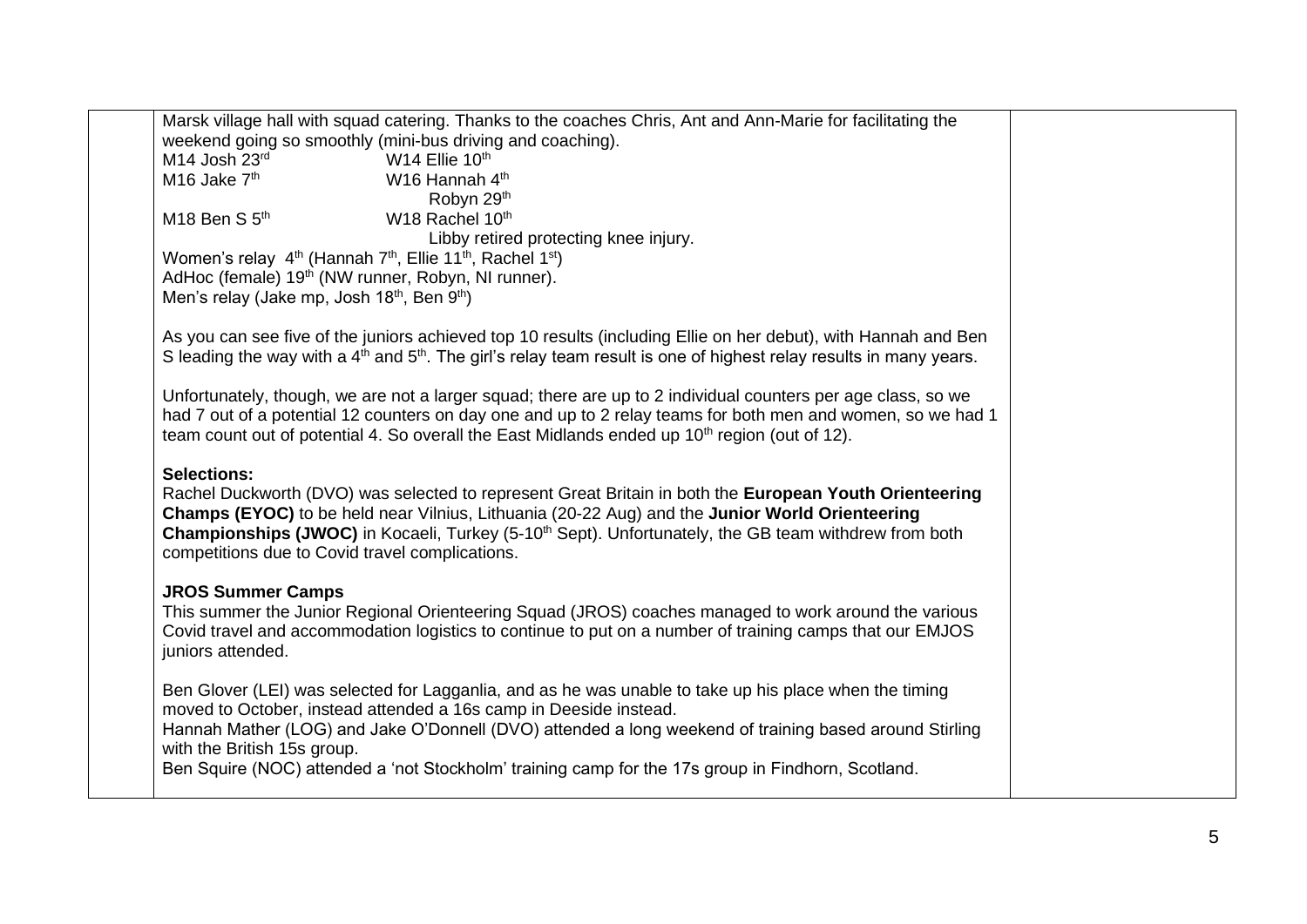| <b>Future EMJOS training:</b><br>There is EMJOS training planned roughly once per month from December through to March. This will be a<br>mixture of local in-region training days and weekends away. A significant future weekend will be the 15 <sup>th</sup> /16 <sup>th</sup><br>January 2022 with training at Longshaw and Big Moor. This will be a joint weekend with Yorkshire and<br>Humberside Junior Squad and Talent North squads.<br>Hannah Mather (LOG) and Jake O'Donnell (DVO) are going to the Hawkshead JROS weekend in the Lakes<br>(20 <sup>th</sup> Nov).<br>Ant Squire and Ann-Marie Duckworth (East Midlands Junior Squad coaches) - November 2021<br>Correspondence<br>9.<br>The BO return for EMOA had been provided by Mike Gardner to the BO National Office.<br>10.<br><b>Fixtures</b><br>1. EMOA League 2021 / EMOA Urban League 2021 - The EMOA Urban League for 2021 has been<br>completed and is available on the EMOA website. Prizegiving will take place at Melbourne event on<br>January 2nd. The 2020/2021 Forest League has a few events left and it is hoped that prizegiving will<br>take place on 20 <sup>th</sup> February at Martinshaw and Ratby event. John Woodall was asked as President to<br>present the prizes.<br>2. EMOA Leagues 2022 - The 2022 Forest League currently has 13 events identified. Normally we use<br>half the events plus one to score, so it is proposed to use 7 events as scoring events next year. The<br>league currently only has handicaps upto the age of 75. It was agreed that the age class handicaps<br>would be amended to allow for competitors upto the age of 85 from next year onwards. In terms of the<br>Urban League there are currently 7 events scheduled, so will use 4 events to count in that scoring.<br>3. Future Major Events<br>29 Jan 2022 - Pre-Midland Champs 2022 - DVO - Chatsworth.<br>i)<br>30 Jan 2022 - Midland Champs - NOC - Sherwood Forest (if NOC need helpers from other<br>ii) | The British Orienteering Talent Pathways have started up new super-regional training squads for 15 to 18 year<br>olds (Talent Scotland, Talent South and Talent North). Ben S, Hannah and Jake have been invited join the<br>Talent North squad, with training planned from November to February.<br>Rachel Duckworth has been invited to the new Tier 4 British Development Squad and will continue to join the<br>Talent North training whilst the senior coaching is in a period of transition. |  |
|-------------------------------------------------------------------------------------------------------------------------------------------------------------------------------------------------------------------------------------------------------------------------------------------------------------------------------------------------------------------------------------------------------------------------------------------------------------------------------------------------------------------------------------------------------------------------------------------------------------------------------------------------------------------------------------------------------------------------------------------------------------------------------------------------------------------------------------------------------------------------------------------------------------------------------------------------------------------------------------------------------------------------------------------------------------------------------------------------------------------------------------------------------------------------------------------------------------------------------------------------------------------------------------------------------------------------------------------------------------------------------------------------------------------------------------------------------------------------------------------------------------------------------------------------------------------------------------------------------------------------------------------------------------------------------------------------------------------------------------------------------------------------------------------------------------------------------------------------------------------------------------------------------------------------------------------------------------------------------------------------|----------------------------------------------------------------------------------------------------------------------------------------------------------------------------------------------------------------------------------------------------------------------------------------------------------------------------------------------------------------------------------------------------------------------------------------------------------------------------------------------------|--|
|                                                                                                                                                                                                                                                                                                                                                                                                                                                                                                                                                                                                                                                                                                                                                                                                                                                                                                                                                                                                                                                                                                                                                                                                                                                                                                                                                                                                                                                                                                                                                                                                                                                                                                                                                                                                                                                                                                                                                                                                 |                                                                                                                                                                                                                                                                                                                                                                                                                                                                                                    |  |
|                                                                                                                                                                                                                                                                                                                                                                                                                                                                                                                                                                                                                                                                                                                                                                                                                                                                                                                                                                                                                                                                                                                                                                                                                                                                                                                                                                                                                                                                                                                                                                                                                                                                                                                                                                                                                                                                                                                                                                                                 |                                                                                                                                                                                                                                                                                                                                                                                                                                                                                                    |  |
|                                                                                                                                                                                                                                                                                                                                                                                                                                                                                                                                                                                                                                                                                                                                                                                                                                                                                                                                                                                                                                                                                                                                                                                                                                                                                                                                                                                                                                                                                                                                                                                                                                                                                                                                                                                                                                                                                                                                                                                                 |                                                                                                                                                                                                                                                                                                                                                                                                                                                                                                    |  |
|                                                                                                                                                                                                                                                                                                                                                                                                                                                                                                                                                                                                                                                                                                                                                                                                                                                                                                                                                                                                                                                                                                                                                                                                                                                                                                                                                                                                                                                                                                                                                                                                                                                                                                                                                                                                                                                                                                                                                                                                 |                                                                                                                                                                                                                                                                                                                                                                                                                                                                                                    |  |
| clubs they will let club reps know shortly)                                                                                                                                                                                                                                                                                                                                                                                                                                                                                                                                                                                                                                                                                                                                                                                                                                                                                                                                                                                                                                                                                                                                                                                                                                                                                                                                                                                                                                                                                                                                                                                                                                                                                                                                                                                                                                                                                                                                                     |                                                                                                                                                                                                                                                                                                                                                                                                                                                                                                    |  |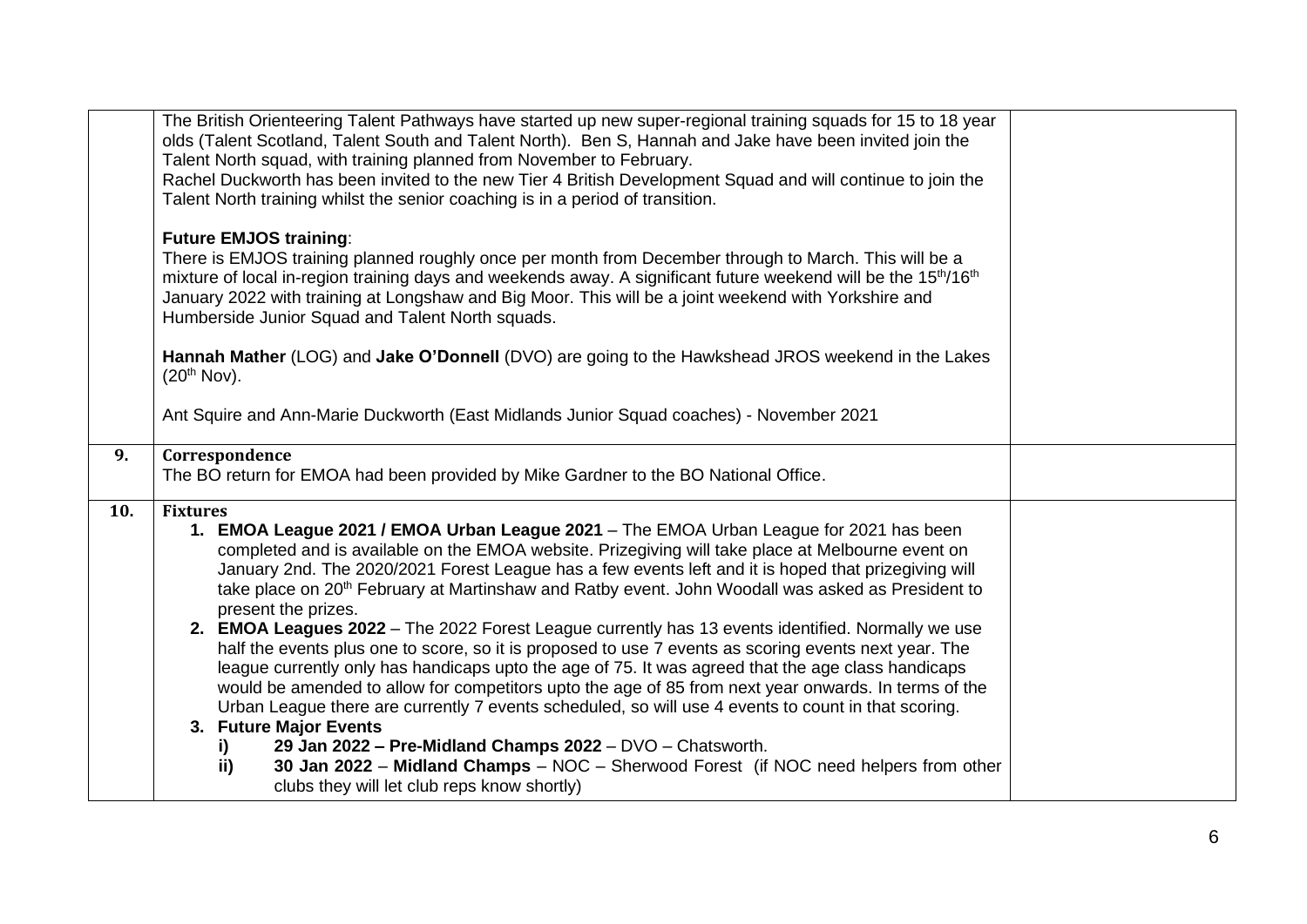|     |                | 20 Mar 2022 - East Midlands Champs 2022 - DVO - Stanton Moor - will be a level B event.<br>iii)<br>3 Jul 2022 - Yvette Baker Trophy Final 2022 - LEI - Irchester<br>iv)<br>8 Oct 2022 - British Schools Score Champs - DVO - Shipley Park<br>V)<br>14 Oct 2023 - British Schools Score Champs - LEI<br>vi)                                                                                                                                                                                                                                                                                                                                            |                                                                                 |
|-----|----------------|-------------------------------------------------------------------------------------------------------------------------------------------------------------------------------------------------------------------------------------------------------------------------------------------------------------------------------------------------------------------------------------------------------------------------------------------------------------------------------------------------------------------------------------------------------------------------------------------------------------------------------------------------------|---------------------------------------------------------------------------------|
|     |                | 4. Future Possible Events - JK 2024 - A zoom call took place involving Sal & Dave Chaffey (DVO), lain<br>Phillips (LEI), Chris Phillips (LEI), and Andy Yeates. LEI have nominated event officials for their event<br>(Steve Edgar as lead planner); DVO are discussing officials at their Fixtures meeting. The plan is to hold<br>day 1 at Loughborough (LEI), days 2 and 3 at Beaudesert (WMOA) and day 4 would be DVO (relays).                                                                                                                                                                                                                   |                                                                                 |
|     |                | 5. There is no nominated event for EMOA Champs in 2023. NOC would take back to their committee to<br>see if event on 29Jan 2023 can be EMOA Champs.                                                                                                                                                                                                                                                                                                                                                                                                                                                                                                   |                                                                                 |
|     |                | 6. EMOA are due to host a CompassSport Cup heat on the weekends of Feb 12 / Mar 12 in 2023. NOC<br>said they would not be in a position to host this. DVO, LEI and LOG to be approached to see if they could<br>host an event in one of those weekends.                                                                                                                                                                                                                                                                                                                                                                                               | Club Reps for LEI, DVO<br>and LOG to consider if could<br>host CompassSport Cup |
|     |                | 7. Before the meeting, Ursula had circulated a report from Richard Sansbury from SWOA which had been<br>presented to the ESG meeting. It outlined the recent change in policies by Forest England. There were<br>major changes in terms of access and costs which could well have a radical impact on orienteering in<br>many areas. It was felt by the committee it really needed a CEO to CEO discussion at National level to<br>see if the situation could be improved. Chris Phillips asked for any feedback on the operation of the new<br>Forest England system to be sent to him, so that ESG could understand the picture across the country. | Heat in Feb/Mar 2023.                                                           |
|     |                | 8. Ursula also passed round an upto date National Fixtures sheet for information.                                                                                                                                                                                                                                                                                                                                                                                                                                                                                                                                                                     |                                                                                 |
| 11. | <b>Reports</b> |                                                                                                                                                                                                                                                                                                                                                                                                                                                                                                                                                                                                                                                       |                                                                                 |
|     |                | 1) Orienteering Foundation (Pauline Olivant)                                                                                                                                                                                                                                                                                                                                                                                                                                                                                                                                                                                                          |                                                                                 |
|     |                | EMOA committee meeting November 2021                                                                                                                                                                                                                                                                                                                                                                                                                                                                                                                                                                                                                  |                                                                                 |
|     |                | The Foundation meeting in October welcomed Keith Tonkin (BL), who has agreed to look after the financial<br>side of the Orienteering Foundation's work. The trustees received an update from Peter Hart on the current<br>position of British Orienteering finances to assist in the Foundations internal work going forward.                                                                                                                                                                                                                                                                                                                         |                                                                                 |
|     |                | Latest news:                                                                                                                                                                                                                                                                                                                                                                                                                                                                                                                                                                                                                                          |                                                                                 |
|     |                | The Orienteering Foundation agreed that they would take part in the upcoming British Orienteering<br>Development conference.                                                                                                                                                                                                                                                                                                                                                                                                                                                                                                                          |                                                                                 |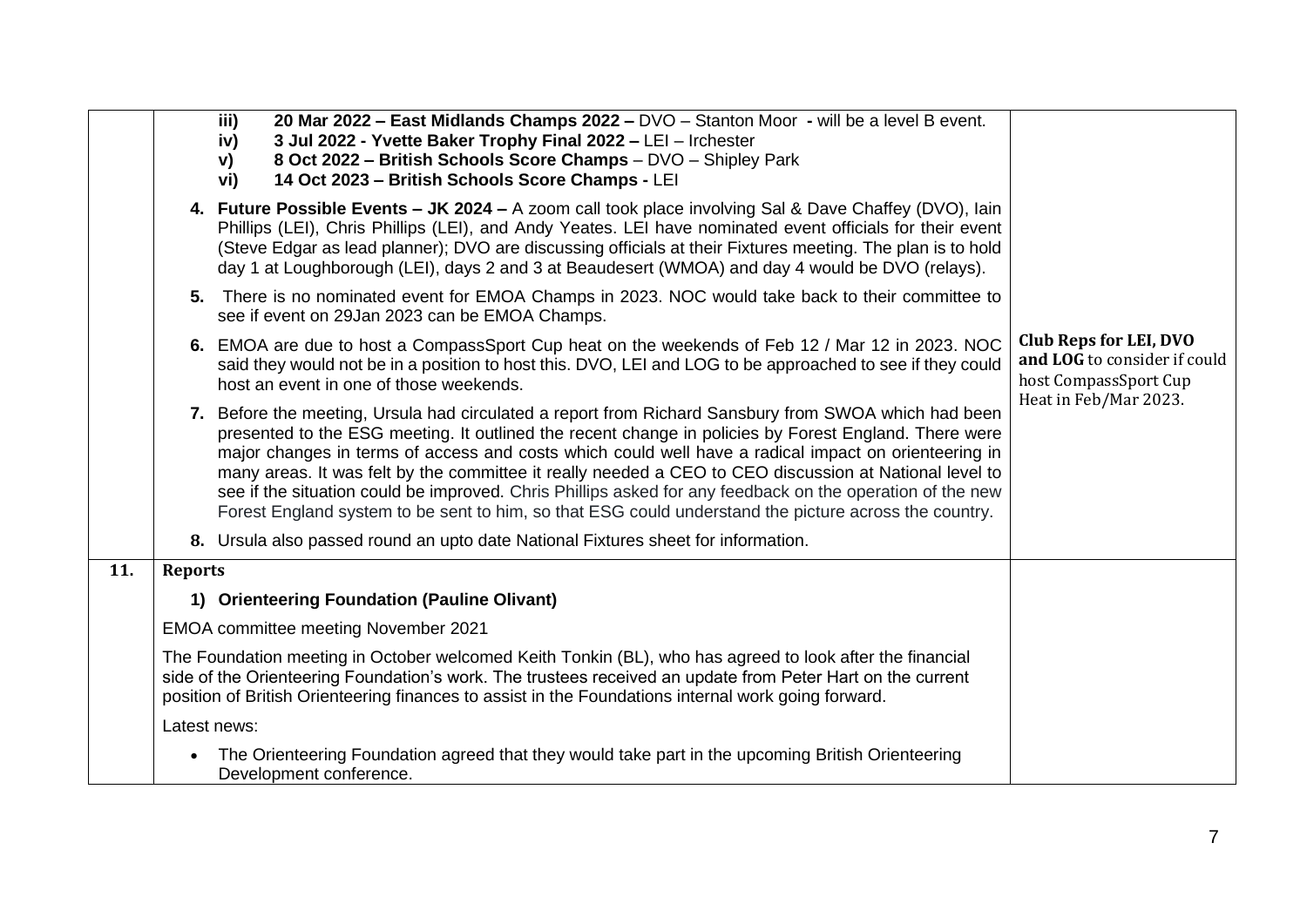|     | The Foundation is to look more closely at its communication strategy to ensure we meet the needs of<br>the Orienteering community and deliver a highly people-friendly service.<br>The trustees discussed suggestions for further project for the Tink Tank, areas around Volunteers<br>including Juniors were identifies as possibilities.<br>A grant to the British Schools Orienteering Championship was made towards the costs of prizes and<br>medals.                                                                                                                                                                                                                                                                                                                                                                                                                                                                                                                      |                                                                                  |
|-----|----------------------------------------------------------------------------------------------------------------------------------------------------------------------------------------------------------------------------------------------------------------------------------------------------------------------------------------------------------------------------------------------------------------------------------------------------------------------------------------------------------------------------------------------------------------------------------------------------------------------------------------------------------------------------------------------------------------------------------------------------------------------------------------------------------------------------------------------------------------------------------------------------------------------------------------------------------------------------------|----------------------------------------------------------------------------------|
|     | If you would like to read more about this news or would like to find out more about the work of the Foundation<br>please see their web site, www.orienteeringfoundation.org.uk, Why not sign up for the Orienteering newsletter,<br>Facebook, or Twitter accounts.                                                                                                                                                                                                                                                                                                                                                                                                                                                                                                                                                                                                                                                                                                               |                                                                                  |
|     | Pauline Olivant - Trustee Orienteering Foundation - 01623 792336 -p.olivant@btinternet.com                                                                                                                                                                                                                                                                                                                                                                                                                                                                                                                                                                                                                                                                                                                                                                                                                                                                                       |                                                                                  |
| 12. | <b>Sharing Best Practice</b><br>1) John Hurley said not best practice, but DVO had some security problems on their website. It was<br>suggested that clubs may want to regularly audit their website to ensure they meet data protection and<br>security policies.                                                                                                                                                                                                                                                                                                                                                                                                                                                                                                                                                                                                                                                                                                               |                                                                                  |
| 13. | <b>EMEWS:</b><br>The next EMEWS is planned to be out around the end of November.                                                                                                                                                                                                                                                                                                                                                                                                                                                                                                                                                                                                                                                                                                                                                                                                                                                                                                 |                                                                                  |
| 14. | <b>EMOA AGM 2021</b><br>There were no specific actions that came up in the AGM that needed to be addressed.                                                                                                                                                                                                                                                                                                                                                                                                                                                                                                                                                                                                                                                                                                                                                                                                                                                                      |                                                                                  |
| 15. | <b>Any Other Business:</b><br>1) As regards Child Safeguarding / O-safe action that John Hurley brought up at the last meeting. John<br>had followed up with Peter Brooke who told him to keep an eye on the website. However, nothing had<br>changed so it is not clear what the exact status is of the "missing" sections (e.g. photography at events).<br>John Hurley reported that he had produced an interim stand-alone version of the EM Junior Squad<br>(2)<br>Safeguarding Policy, by cutting and pasting the relevant guidelines from the previous version of the O-<br>Safe document to form Appendices in the Policy. Ant Squire confirmed that the updated Policy had<br>been circulated to the EMJOS coaches.<br>Chris Phillips reported that he had not had an answer on the working group on equalising winning times<br>3)<br>due to Peter Hart's illness.<br>4) Hilary Palmer reported that the link to the LOG website on the EMOA site appeared to be broken | Mike Gardner to ask John<br>Cooke to look at link to LOG<br>website on EMOA site |
| 16. | Dates and venues for future meetings:                                                                                                                                                                                                                                                                                                                                                                                                                                                                                                                                                                                                                                                                                                                                                                                                                                                                                                                                            |                                                                                  |